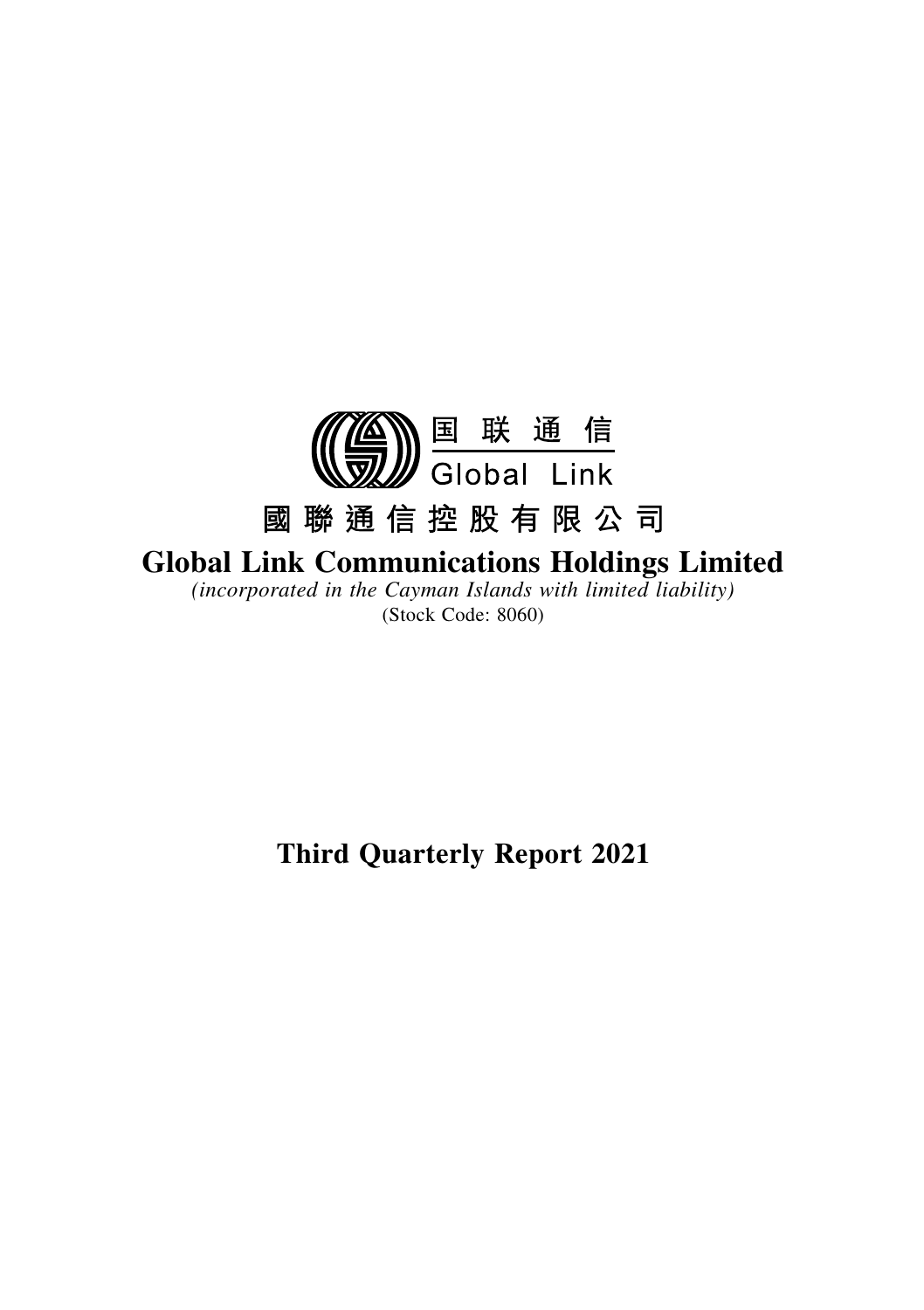### **CHARACTERISTICS OF GEM OF THE STOCK EXCHANGE OF HONG KONG LIMITED (THE "STOCK EXCHANGE")**

**GEM has been positioned as a market designed to accommodate small and midsized companies to which a higher investment risk may be attached than other companies listed on the Stock Exchange. Prospective investors should be aware of the potential risks of investing in such companies and should make the decision to invest only after due and careful consideration.**

**Given that the companies listed on GEM are generally small and mid-sized companies, there is a risk that securities traded on GEM may be more susceptible to high market volatility than securities traded on the Main Board and no assurance is given that there will be a liquid market in the securities traded on GEM.**

Hong Kong Exchanges and Clearing Limited and the Stock Exchange take no responsibility for the contents of this report, make no representation as to its accuracy or completeness and expressly disclaim any liability whatsoever for any loss howsoever arising from or in reliance upon the whole or any part of the contents of this report.

This report, for which the directors (the "**Directors**") of Global Link Communications Holdings Limited (the "**Company**") collectively and individually accept full responsibility, includes particulars given in compliance with the Rules Governing the Listing of Securities on GEM of the Stock Exchange (the "**GEM Listing Rules**") for the purpose of giving information with regard to the Company. The Directors, having made all reasonable enquiries, confirm that to the best of their knowledge and belief the information contained in this report is accurate and complete in all material respects and not misleading or deceptive, and there are no other matters the omission of which would make any statement herein or this report misleading.

This report will remain on the GEM website at www.hkgem.com on the "Latest Listed Company Information" page for at least 7 days from the date of its posting. This report will also be posted on the website of the Company at www.glink.hk.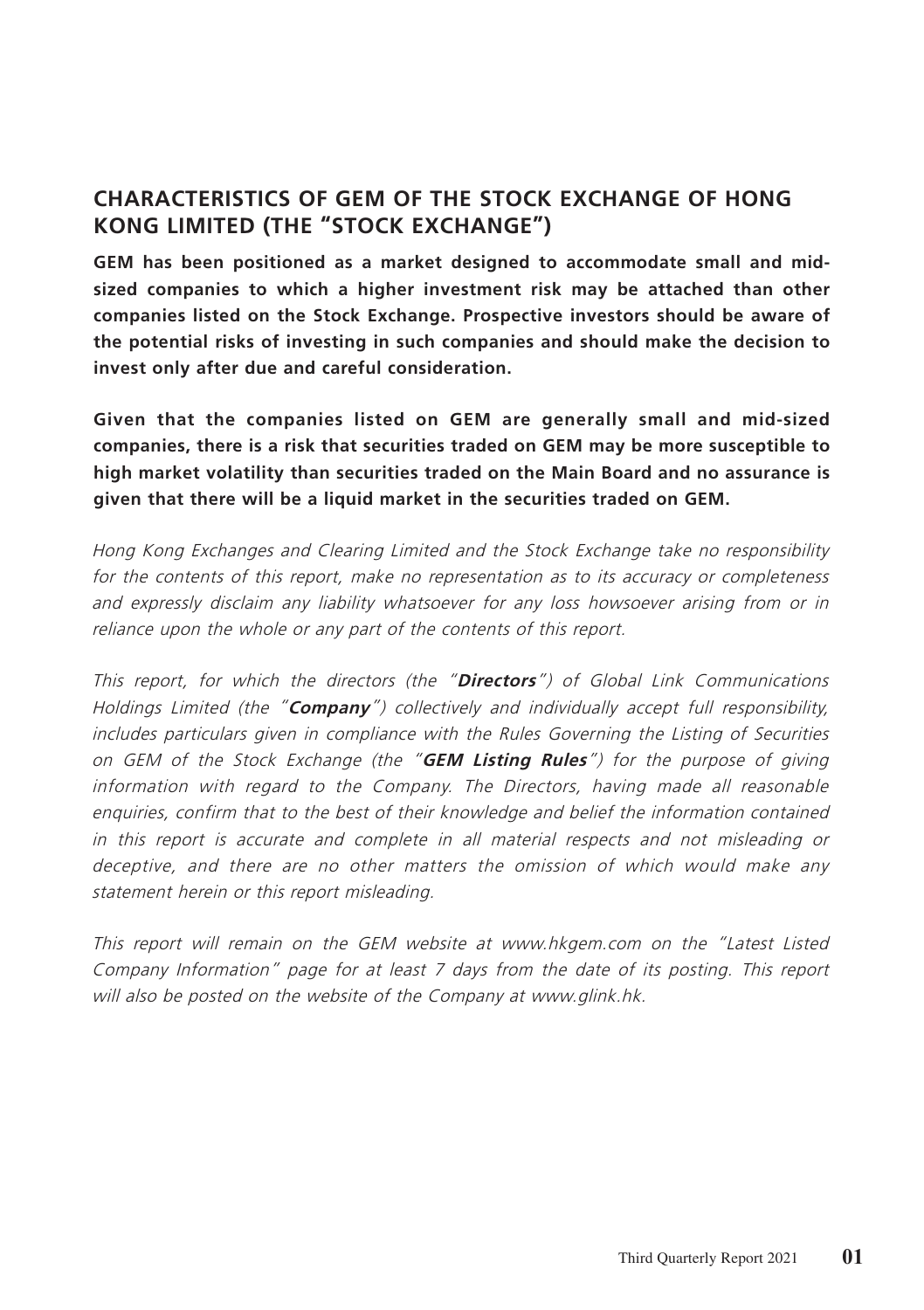### **HIGHLIGHTS**

Turnover for the nine months ended 31 December 2021 was approximately HK\$130,024,000 representing approximately 107% increase from that of the corresponding period in 2020.

Loss attributable to equity shareholders of the Company for the nine months ended 31 December 2021 was approximately HK\$4,157,000, as compared with the loss of approximately HK\$3,427,000 for the corresponding period of last year.

### **UNAUDITED THIRD QUARTERLY RESULTS FOR THE NINE MONTHS ENDED 31 DECEMBER 2021**

The board of directors (the "**Board**") of Global Link Communications Holdings Limited (the "**Company**") announces the unaudited condensed consolidated financial statements of the Company and its subsidiaries (the "**Group**") for the three months and the nine months ended 31 December 2021 together with the unaudited comparative figures for the corresponding periods in 2020 as follows: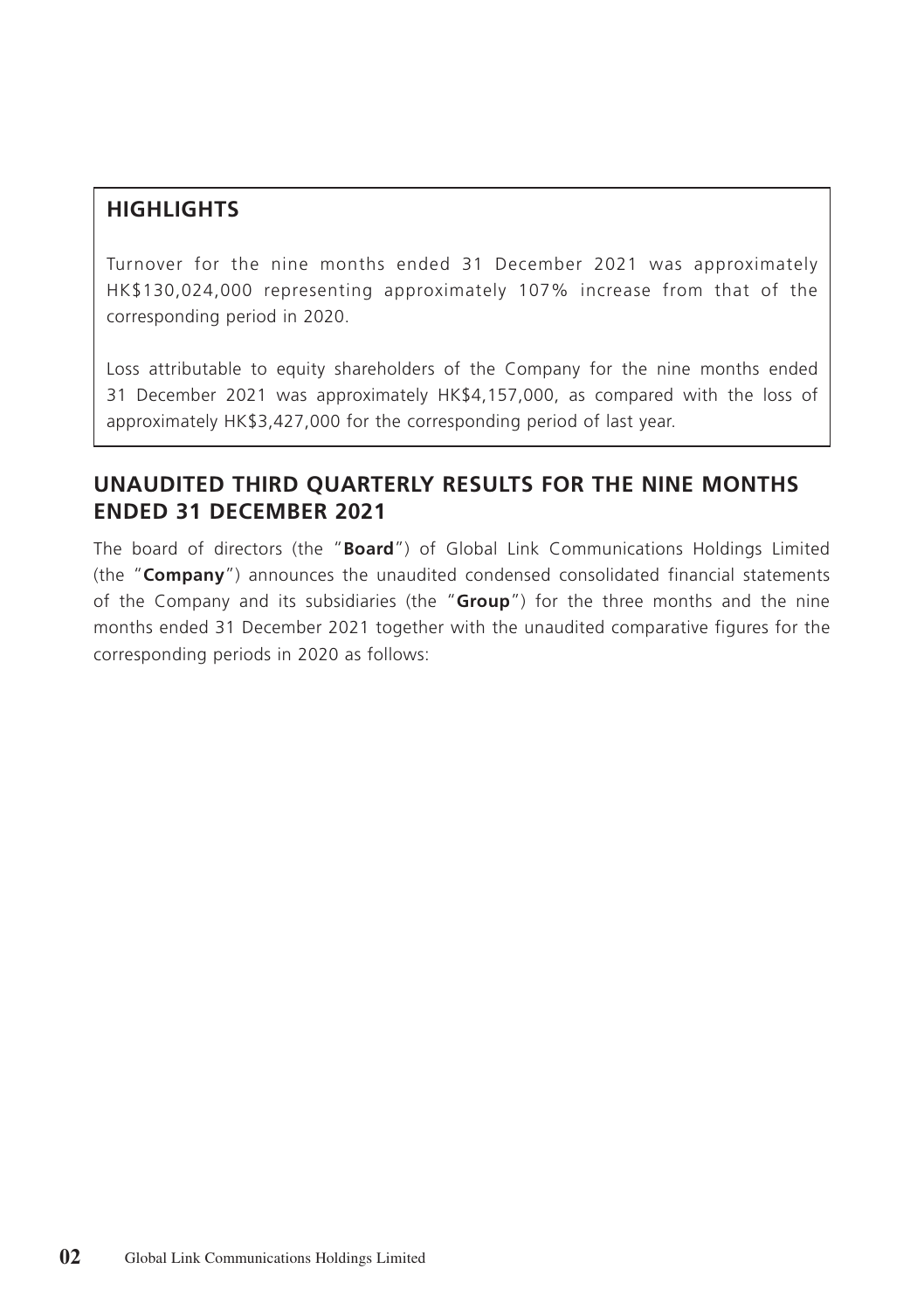# **CONSOLIDATED STATEMENT OF COMPREHENSIVE INCOME**

|                                                                                                                           |                | For the three months ended<br>31 December |                                        | For the nine months ended<br>31 December |                                        |
|---------------------------------------------------------------------------------------------------------------------------|----------------|-------------------------------------------|----------------------------------------|------------------------------------------|----------------------------------------|
|                                                                                                                           | <b>Notes</b>   | 2021<br>(Unaudited)<br><b>HK\$'000</b>    | 2020<br>(Unaudited)<br><i>HK\$'000</i> | 2021<br>(Unaudited)<br><b>HK\$'000</b>   | 2020<br>(Unaudited)<br><i>HK\$'000</i> |
| Revenue<br>Cost of sales                                                                                                  | $\overline{2}$ | 57,031<br>(51, 207)                       | 20,607<br>(20, 419)                    | 130.024<br>(123,614)                     | 62,956<br>(53, 738)                    |
| Gross profit                                                                                                              |                | 5,824                                     | 188                                    | 6,410                                    | 9,218                                  |
| Other revenue<br>Selling expenses<br>Administrative expenses<br>Other operating expenses                                  |                | 1,344<br>(1,493)<br>(2,768)<br>(240)      | 2,685<br>(2,490)<br>(2, 565)<br>(211)  | 3,569<br>(4,746)<br>(8,387)<br>(471)     | 4,955<br>(7, 865)<br>(9, 574)<br>(630) |
| Profit/(loss) from operation                                                                                              |                | 2,667                                     | (2, 393)                               | (3,625)                                  | (3,896)                                |
| Finance costs                                                                                                             |                | (211)                                     | 29                                     | (520)                                    | (622)                                  |
| Profit/(loss) before taxation                                                                                             |                | 2,456                                     | (2, 364)                               | (4, 145)                                 | (4, 518)                               |
| Income tax                                                                                                                | 3              |                                           |                                        | (12)                                     |                                        |
| Profit/(loss) for the period                                                                                              |                | 2,456                                     | (2, 364)                               | (4, 157)                                 | (4, 518)                               |
| <b>Other comprehensive</b><br>income/(loss):<br>Exchange differences on translating<br>foreign operations                 |                | 448                                       | 950                                    | 887                                      | 1,753                                  |
| Total comprehensive income/<br>(loss) for the period                                                                      |                | 2,904                                     | (1, 414)                               | (3, 270)                                 | (2,765)                                |
| Profit/(loss) attributable to:<br>Equity shareholders of the Company<br>Non-controlling interests                         |                | 2,456                                     | (2, 364)                               | (4, 157)                                 | (3, 427)<br>(1,091)                    |
|                                                                                                                           |                | 2,456                                     | (2, 364)                               | (4, 157)                                 | (4, 518)                               |
| Total comprehensive income/<br>(loss) attributable to:<br>Equity shareholders of the Company<br>Non-controlling interests |                | 2,904                                     | (1, 414)                               | (3, 270)                                 | (1,674)<br>(1,091)                     |
|                                                                                                                           |                | 2,904                                     | (1, 414)                               | (3, 270)                                 | (2,765)                                |
| Earnings/(loss) per share<br>(in HK cents):<br>- Basic and diluted                                                        | 5              | 0.75                                      | (0.72)                                 | (1.27)                                   | (1.05)                                 |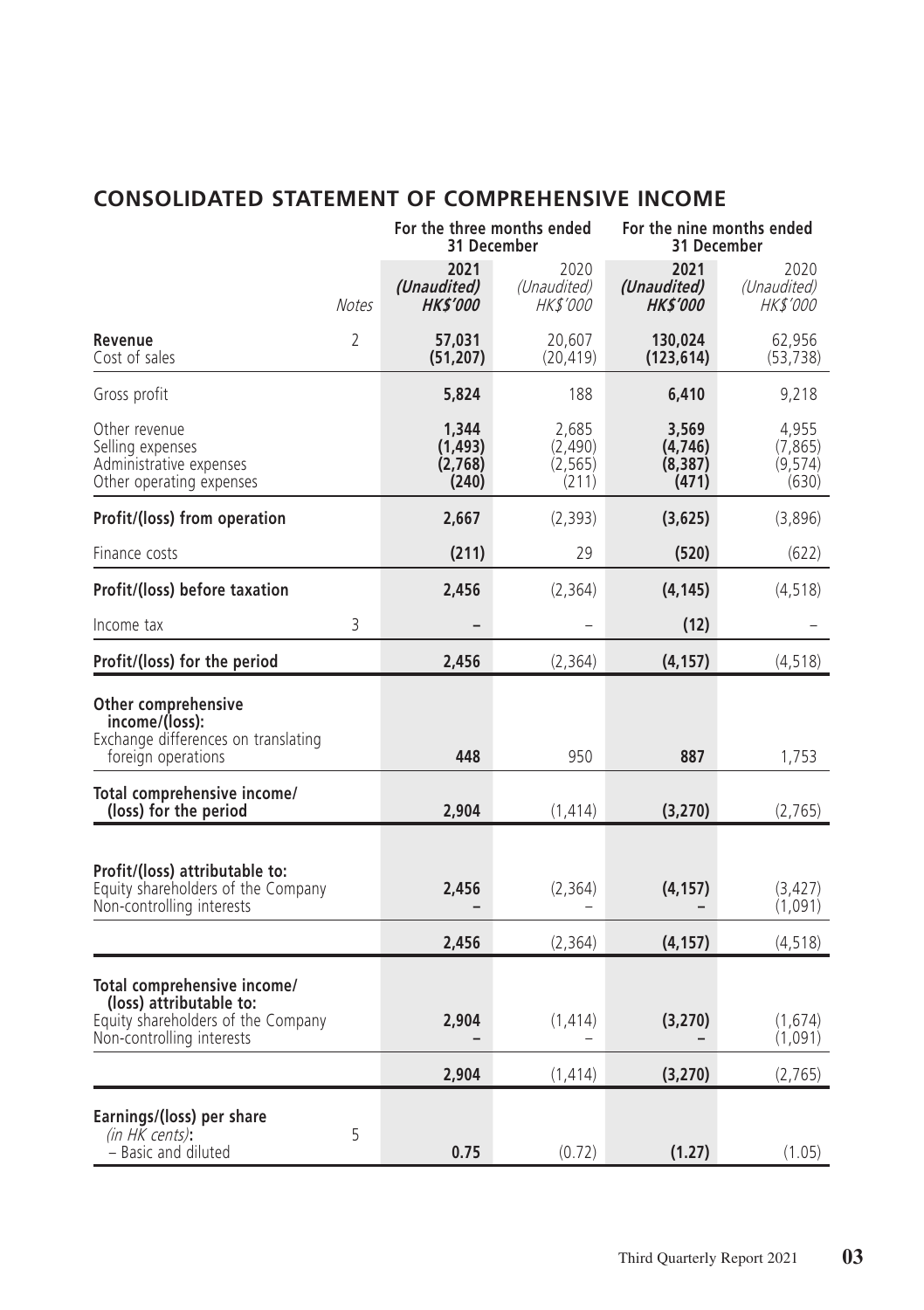### **NOTES TO THE INCOME STATEMENT**

### **1. BASIS OF PREPARATION**

The Group's unaudited quarterly results have been prepared in accordance with Hong Kong Financial Reporting Standards ("**HKFRSs**") issued by the Hong Kong Institute of Certified Public Accountants ("**HKICPA**"), accounting principles generally accepted in Hong Kong and the applicable disclosures required by the GEM Listing Rules and by the Hong Kong Companies Ordinance.

These financial statements have been prepared under the historical cost convention.

### **2. REVENUE**

Revenue, which is also the Group's turnover, presents net of value-added tax, trade discounts and returns.

### **3. INCOME TAX**

The statutory income tax rate of the Company and its subsidiaries operated in Hong Kong was 16.5% for the nine months ended 31 December 2021 and 2020, except for one subsidiary of the Group which is a qualifying corporation under the twotiered Profits Tax rates regime. For this subsidiary the first HK\$2 million of assessable profits are taxed at 8.25%, and the remaining assessable profits are taxed at 16.5%.

The provision for Hong Kong Profits Tax for the nine months ended 31 December 2021 was approximately HK\$12,000 (2020: Nil).

A PRC subsidiary of the Company, Guangzhou Global Link Communications Inc. ("**Guangzhou GL**"), was qualified as "High and new technology enterprise" and subject to concessionary rate of PRC enterprise income tax (the "**PRC EIT**") at 15%, which was granted for further three years starting from December 2020. The remaining PRC subsidiaries were qualified as "Small Low-profit Enterprise" and subject to a concessionary PRC EIT rate.

The Company and its subsidiaries incorporated in countries other than the PRC and Hong Kong are not subject to any income tax pursuant to the rules and regulations of their respective countries of incorporation.

There was no significant unprovided deferred taxation for the nine months ended 31 December 2021.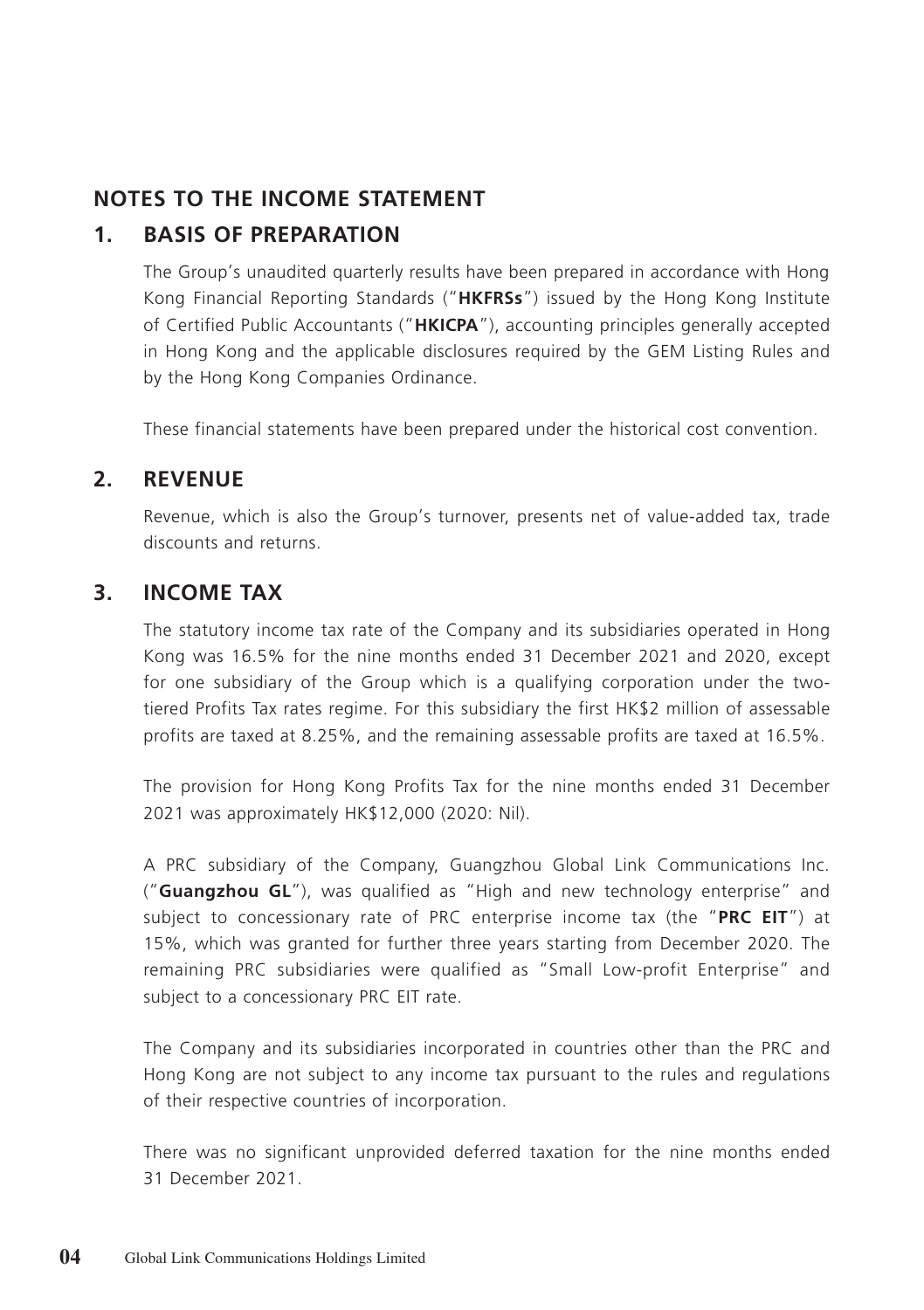### **4. DIVIDEND**

The Board does not recommend a dividend for the nine months ended 31 December 2021 (2020: Nil).

### **5. EARNINGS/(LOSS) PER SHARE**

#### **(a) Basic earnings/(loss) per share**

The calculation of basic earnings/(loss) per share is based on the unaudited consolidated earnings attributable to equity shareholders of the Company for the three months ended 31 December 2021 of approximately HK\$2,456,000 (2020: consolidated loss attributable to equity shareholders of the Company approximately HK\$2,364,000) and the weighted average number of approximately 326,380,800 ordinary shares (2020: approximately 326,380,800 ordinary shares) in issue during the period calculated.

The calculation of basic loss per share is based on the unaudited consolidated loss attributable to equity shareholders of the Company for the nine months ended 31 December 2021 of approximately HK\$4,157,000 (2020: approximately HK\$3,427,000) and the weighted average number of approximately 326,380,800 ordinary shares (2020: approximately 326,380,800 ordinary shares) in issue during the period calculated.

#### **(b) Diluted earnings/(loss) per share**

As there were no diluted potential ordinary shares during the three months and the nine months ended 31 December 2021 and for the three months and nine months ended 31 December 2020, the diluted earnings/(loss) per share was same as basic earnings/(loss) per share.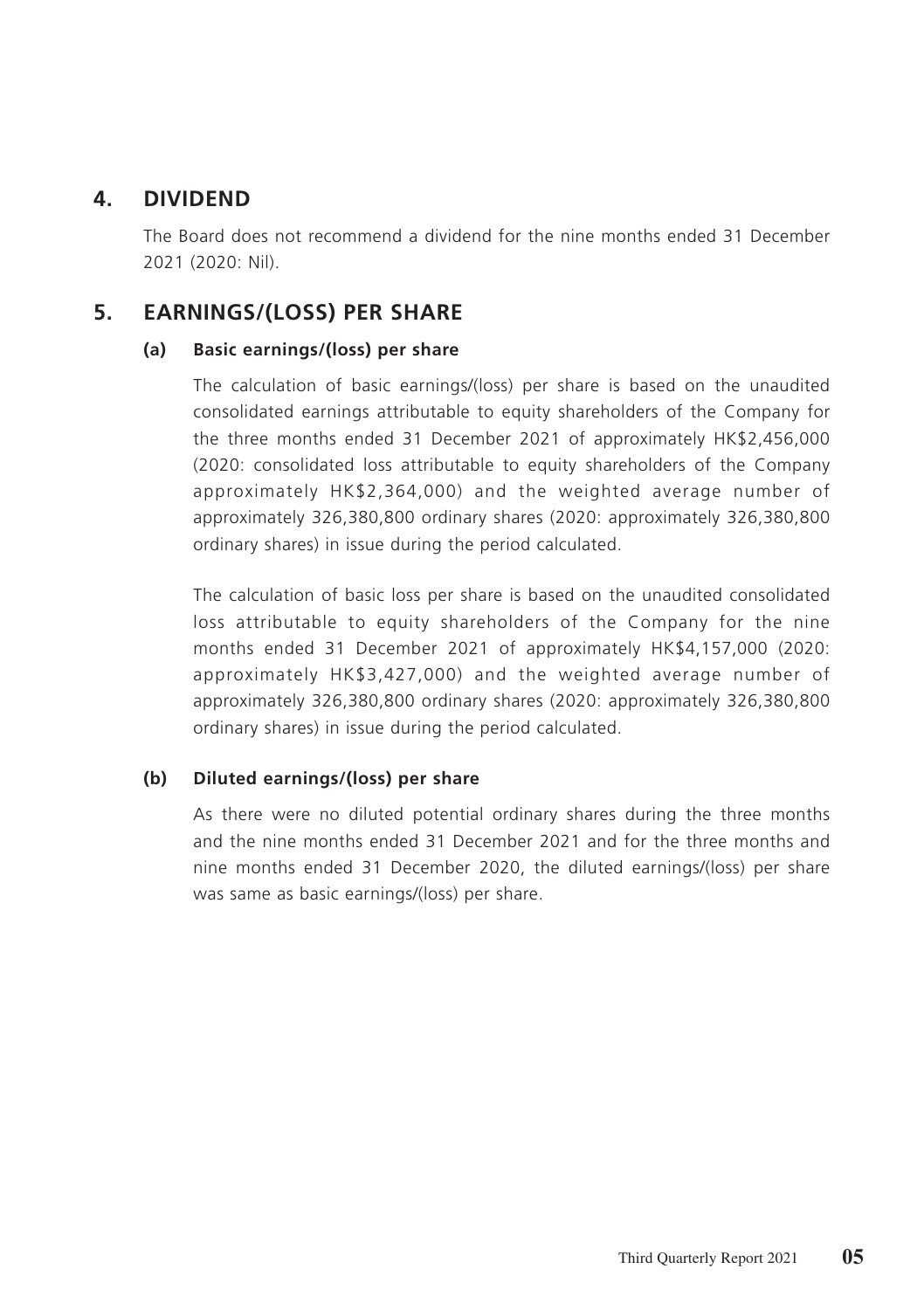# **6. CONDENSED CONSOLIDATED STATEMENT OF CHANGES IN EQUITY**

|                                                                                                                                     | Share<br>capital<br>(unaudited)<br><b>HK\$'000</b> | Share<br>premium<br>(unaudited)<br><b>HK\$'000</b> | Merger<br>reserve<br>(unaudited)<br><b>HK\$'000</b><br>(note a) | Exchange<br>reserve<br>(unaudited)<br><b>HK\$'000</b> | Accumulated<br>Losses<br>(unaudited)<br><b>HK\$'000</b> | Statutory<br>reserves<br>(unaudited)<br><b>HK\$'000</b><br>(note b) | Total<br>(unaudited)<br><b>HK\$'000</b> |
|-------------------------------------------------------------------------------------------------------------------------------------|----------------------------------------------------|----------------------------------------------------|-----------------------------------------------------------------|-------------------------------------------------------|---------------------------------------------------------|---------------------------------------------------------------------|-----------------------------------------|
| As as 1 April 2020                                                                                                                  | 32,638                                             | 188,107                                            | 2,135                                                           | 7.303                                                 | (134, 459)                                              | 14,868                                                              | 110,592                                 |
| Loss attributable to equity<br>shareholders of the Company<br>for the period<br>Other comprehensive loss<br>Exchange differences on |                                                    |                                                    |                                                                 |                                                       | (3, 427)                                                |                                                                     | (3, 427)                                |
| translating foreign operations                                                                                                      |                                                    | ÷                                                  |                                                                 | 1.753                                                 |                                                         |                                                                     | 1,753                                   |
| Release upon disposal of a subsidiary                                                                                               |                                                    |                                                    |                                                                 | 28                                                    |                                                         |                                                                     | 28                                      |
| As at 31 December 2020                                                                                                              | 32,638                                             | 188,107                                            | 2,135                                                           | 9,084                                                 | (137, 886)                                              | 14,868                                                              | 108,946                                 |
| As at 1 April 2021                                                                                                                  | 32,638                                             | 188,107                                            | 2.135                                                           | 9,175                                                 | (131, 909)                                              | 14,583                                                              | 114,729                                 |
| Loss attributable to equity<br>shareholders of the Company<br>for the period<br>Other comprehensive loss<br>Exchange differences on |                                                    |                                                    |                                                                 |                                                       | (4, 157)                                                |                                                                     | (4, 157)                                |
| translating foreign operations                                                                                                      |                                                    |                                                    |                                                                 | 887                                                   |                                                         |                                                                     | 887                                     |
| As at 31 December 2021                                                                                                              | 32,638                                             | 188,107                                            | 2,135                                                           | 10,062                                                | (136,066)                                               | 14,583                                                              | 111,459                                 |

Note:

- (a) The merger reserve represents the difference between the nominal value of the share capital issued by the Company in exchange for the nominal value of the share capital and share premium of its subsidiaries arising from group reorganisation in 2002.
- (b) Statutory reserves comprise statutory surplus reserve and statutory welfare reserve fund of subsidiaries in the People's Republic of China (the "**PRC**").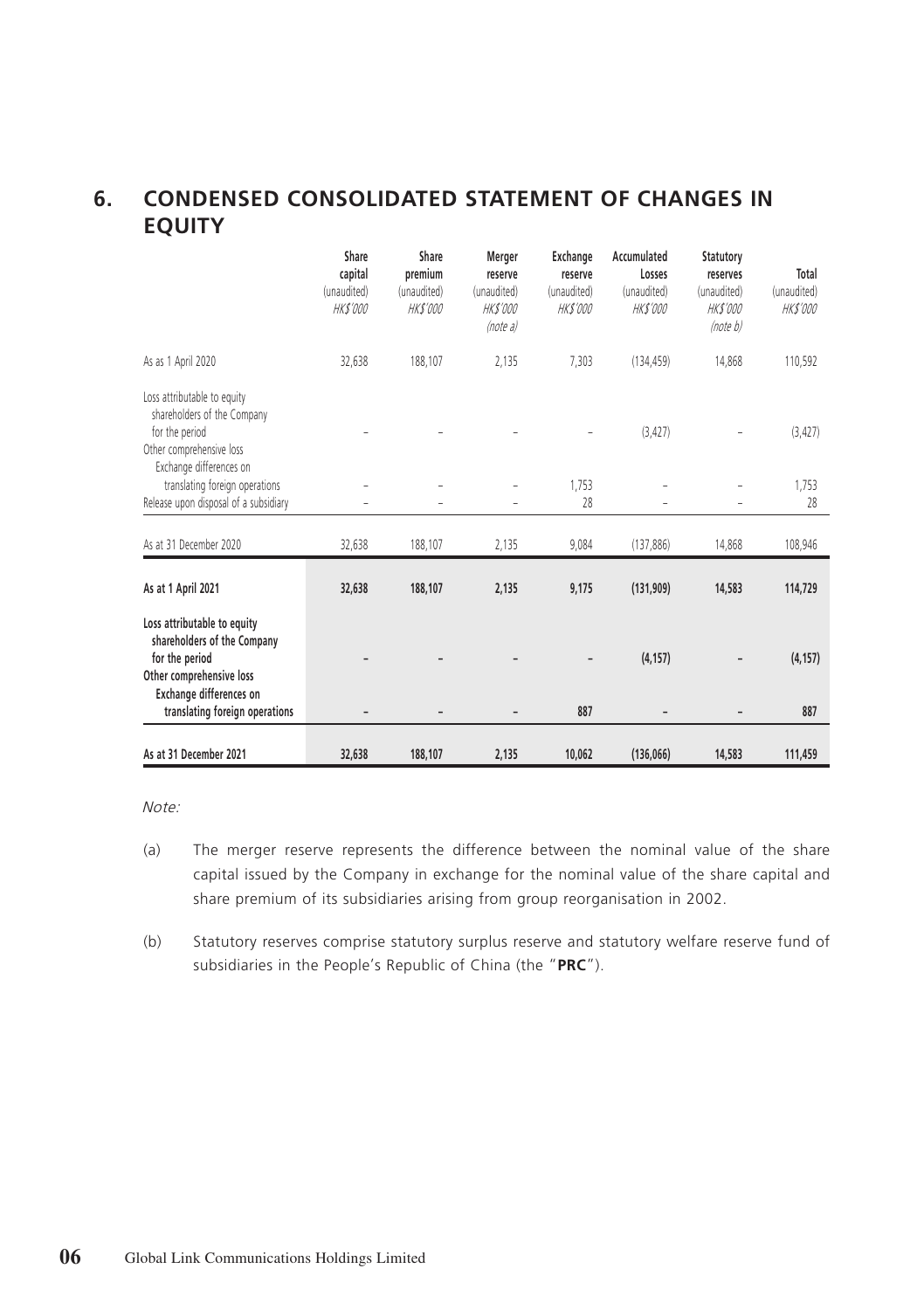### **MANAGEMENT DISCUSSION AND ANALYSIS**

#### **Business Review and Prospects**

During the period under review, the global economy continued to be plagued by uncertainties due to the impact of novel coronavirus pneumonia epidemic ("**COVID-19**"), in particular the highly contagious new variant of virus under the COVID-19 started to spread in recent months which constrained normal economic activities. Guangzhou Global Link Communications Inc. ("**Guangzhou Global Link**"), a subsidiary of the Group, mainly performed the signed delivery contracts to implement the delivery of products to vehicle manufacturing enterprises under CRRC. During the period, it delivered spare parts and components for the renovation projects of Guangzhou Metro Lines 5 and 6, Foshan Metro Line 3, Harbin Metro Line 3, Shenzhen Metro Line 3 system overhaul and existing service projects for certain cities respectively. Relevant resources were also invested to implement the operating and opening of Guangzhou Metro Line 18/22, Wuhan Metro Line 16 and Chongqing Metro Line 9.

Due to the rampant COVID-19, it posed a number of difficulties for the implementation of overseas projects, which was mainly due to the restricted entry and exit of engineering and technical service personnel, as well as a lot of the time consumed, resulting in a significant increase in traveling costs. As a result of travel disruptions in the relevant domestic regions, our market expansion and technical exchanges were reduced as compared to the same period and our marketing activities were constrained.

As affected by the general domestic and international economic environment, investment in urban rail transportation would be gradually slowed down. Many of the projects planned for the 13th Five-Year Plan have been postponed in certain major cities. The postponement or delay in the implementation of these projects will also result in a reduction in the Company's production and sales revenue in future years. Currently, the investment plans for the 14th Five-Year Plan in various regions mainly highlighted stability as the focus. The overall investment has decreased to a certain extent as compared to the previous years. At the same time, it is paying more attention to the product standardisation and high quality development in the industry, focusing on artificial intelligence for IT operations and wholelife cycle management. The development trend of the rail transportation industry will have higher entry barriers for industry chain enterprises, for which enterprises will face the challenge in technological innovation and service. As a result, the overall operating costs of enterprises will be under pressure.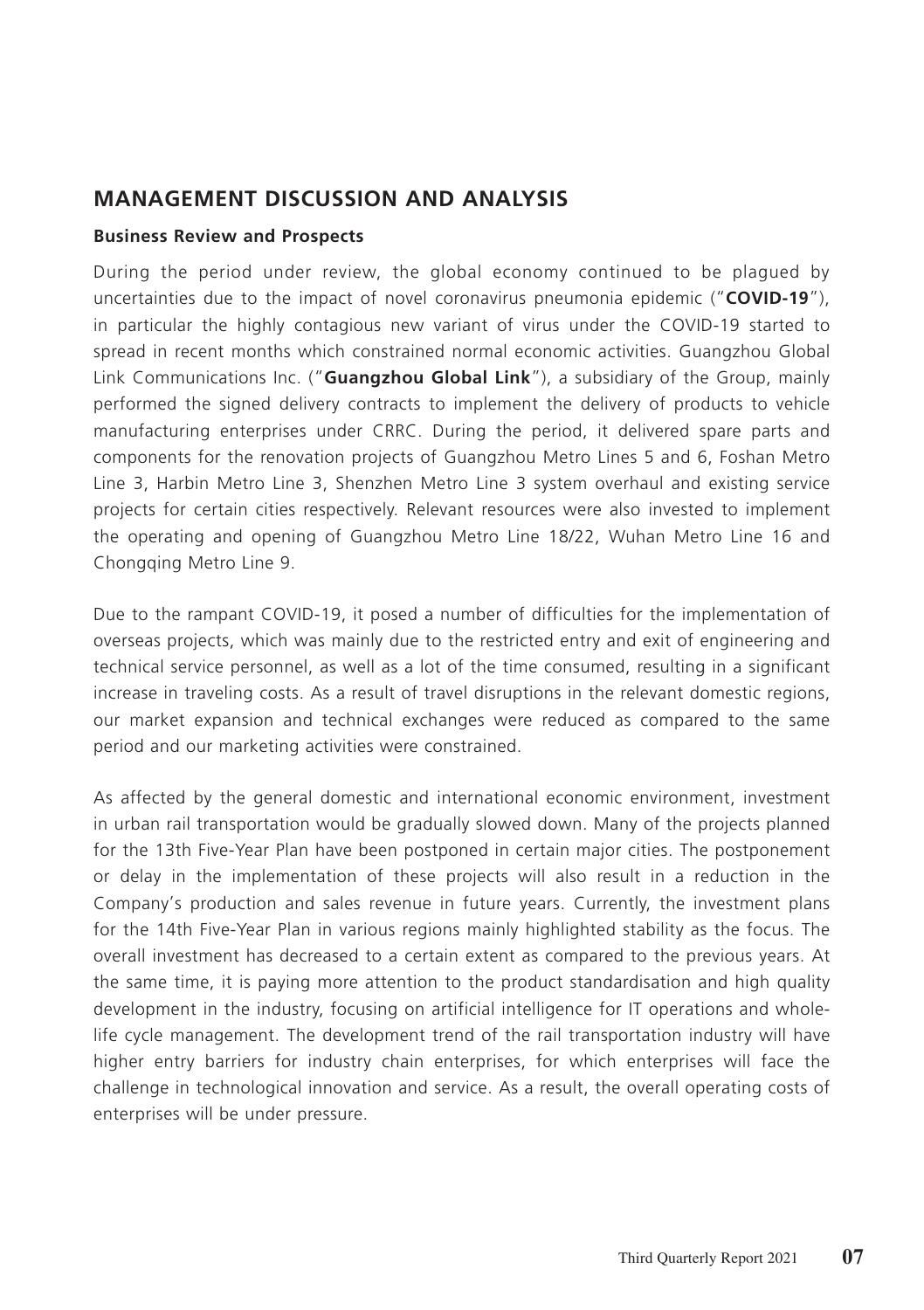During the period under review, due to the fluctuant situation of the COVID-19 and with a view to avoid and minimise local people's risk of infection, the governments in various regions have taken different precautionary measures to make people spend more time at home. As the change of people's daily habits, the Group's g customer relationship management ("**CRM**") business, including the food ordering business, achieved a substantial increase as compared to the previous quarter.

In cost control, as the CRM business is labour-intensive, in order to effectively allocate the human resources and reduce staff costs, the Group has began to invest its resources to make external procurement or develop the CRM artificial intelligence platform independently, and through the artificial intelligence platform, the CRM system is able to conduct the in-depth analysis, summary and sorting of customer resources, so as to form different solutions for different customers and reduce the waiting time for the customers to respond. It is expected that in the future, we will be able to achieve efficiency improvement and lower operating costs, to enable the Group's CRM business to become more competitive and further develope the business to a higher level.

#### **Financial Review**

For the nine months ended 31 December 2021, the Group recorded turnover of approximately HK\$130,024,000, representing an increase of approximately 107% as compared with approximately HK\$62,956,000 in the Last Corresponding Period. For the nine months ended 31 December 2021, the Group recorded loss attributable to equity shareholders of the Company of approximately HK\$4,157,000, representing an increase of approximately 21% as compared with the loss of approximately HK\$3,427,000 in the Last Corresponding Period.

During the period under review, according to the signed delivery contracts, Guangzhou Global Link performed delivery of products to the vehicle manufacturing enterprises under CRRC. During the period, it delivered spare parts and components for the renovation projects of Guangzhou Metro Lines 5 and 6, Foshan Metro Line 3, Harbin Metro Line 3, Shenzhen Metro Line 3 system overhaul and existing service projects for certain cities, respectively. Turnover for the rail transit business was approximately HK\$54,923,000 for the nine months ended 31 December 2021, representing a decrease of approximately 8% as compared with approximately HK\$59,567,000 for the Last Corresponding Period. In terms of the CRM business, the Group proactively expanded its market, achieving rapid development in the CRM business, and expanded other sources of revenue based on the CRM business as well. Revenue from the CRM business was approximately HK\$75,101,000 for the period, representing an increase of 21 times as compared with approximately HK\$3,385,000 for the Last Corresponding Period.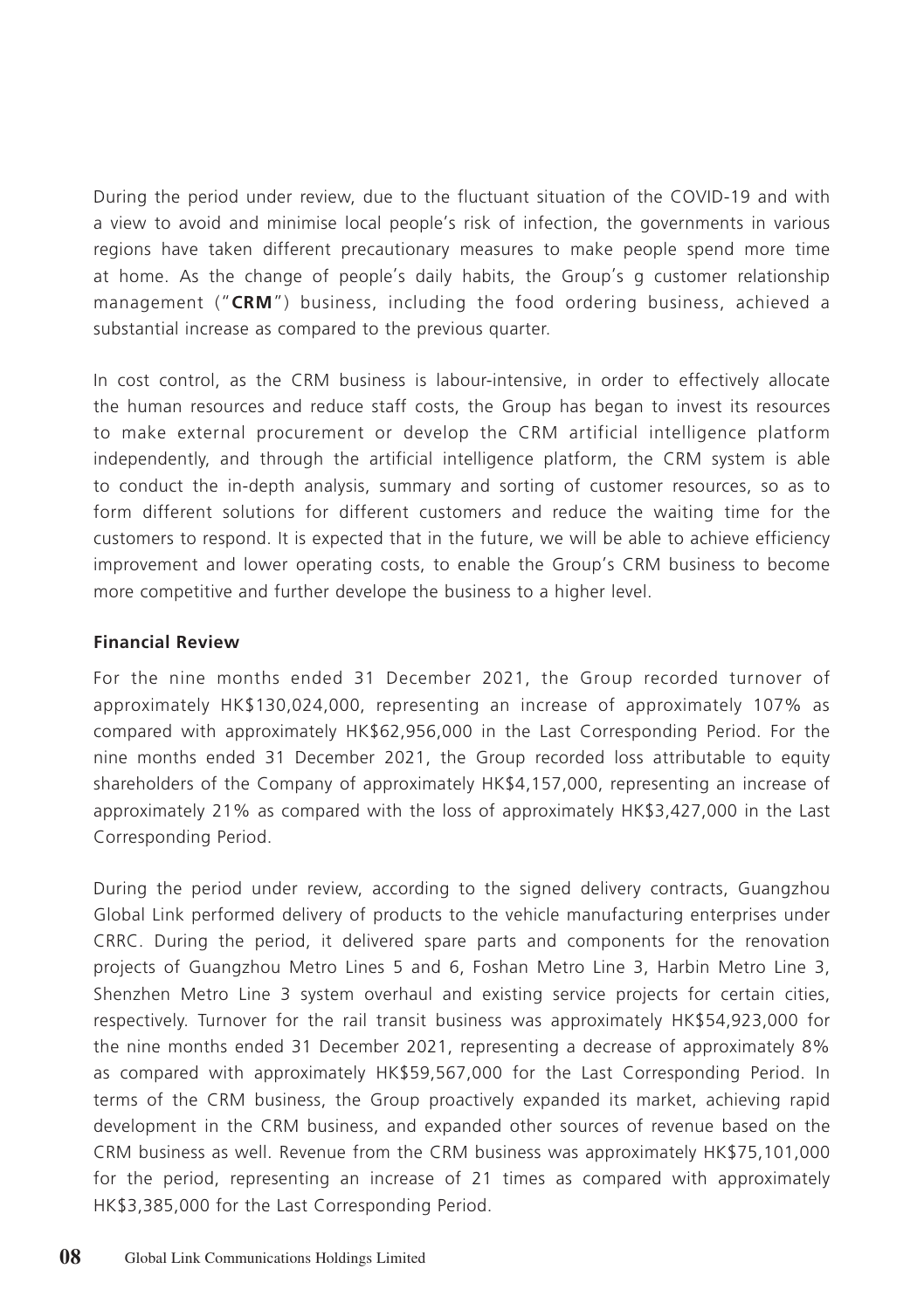Selling expenses for the period amounted to approximately HK\$4,746,000, representing a decrease of 40% as compared with the Last Corresponding Period. This was due to that, apart from the impact of the COVID-19, the Group did not need to account for the selling expenses of a subsidiary after its disposal during the period.

Administrative expenses amounted to approximately HK\$8,387,000, representing a decrease of 12% as compared with approximately HK\$9,574,000 for the Last Corresponding Period. This was due to that, apart from that the Group did not need to account for the administrative expenses of a subsidiary, the Group had also significantly reduced its administrative expenses.

Other operating expenses amounted to approximately HK\$471,000, representing a decrease of 25% as compared with approximately HK\$630,000 for Last Corresponding Period. This was mainly because there was no need to amortize intangible assets during the period and the provision for maintenance of train passenger information system products was also reduced due to the decrease in sales.

Other income amounted to approximately HK\$3,569,000, representing a decrease of 28% as compared with approximately HK\$4,955,000 for the Last Corresponding Period. This was mainly due to the decrease in the reversal of provision for accounts receivable, interest income and other income during the period as compared to the Last Corresponding Period.

### **USE OF PROCEEDS FROM THE SUBSCRIPTION COMPLETED ON 21 APRIL 2016**

Honor Crest Holdings Limited, a direct wholly owned subsidiary of Goldstream Investment Limited (formerly known as International Elite Ltd.), a company listed on the Main Board of the Stock Exchange (stock code: 1328) completed the subscription of 1,000,000,000 shares of the Company on 21 April 2016. For details please refer to the announcements of the Company dated 29 February 2016 and 21 April 2016 and the circular published by the Company dated 30 March 2016 (the "**2016 Circular**").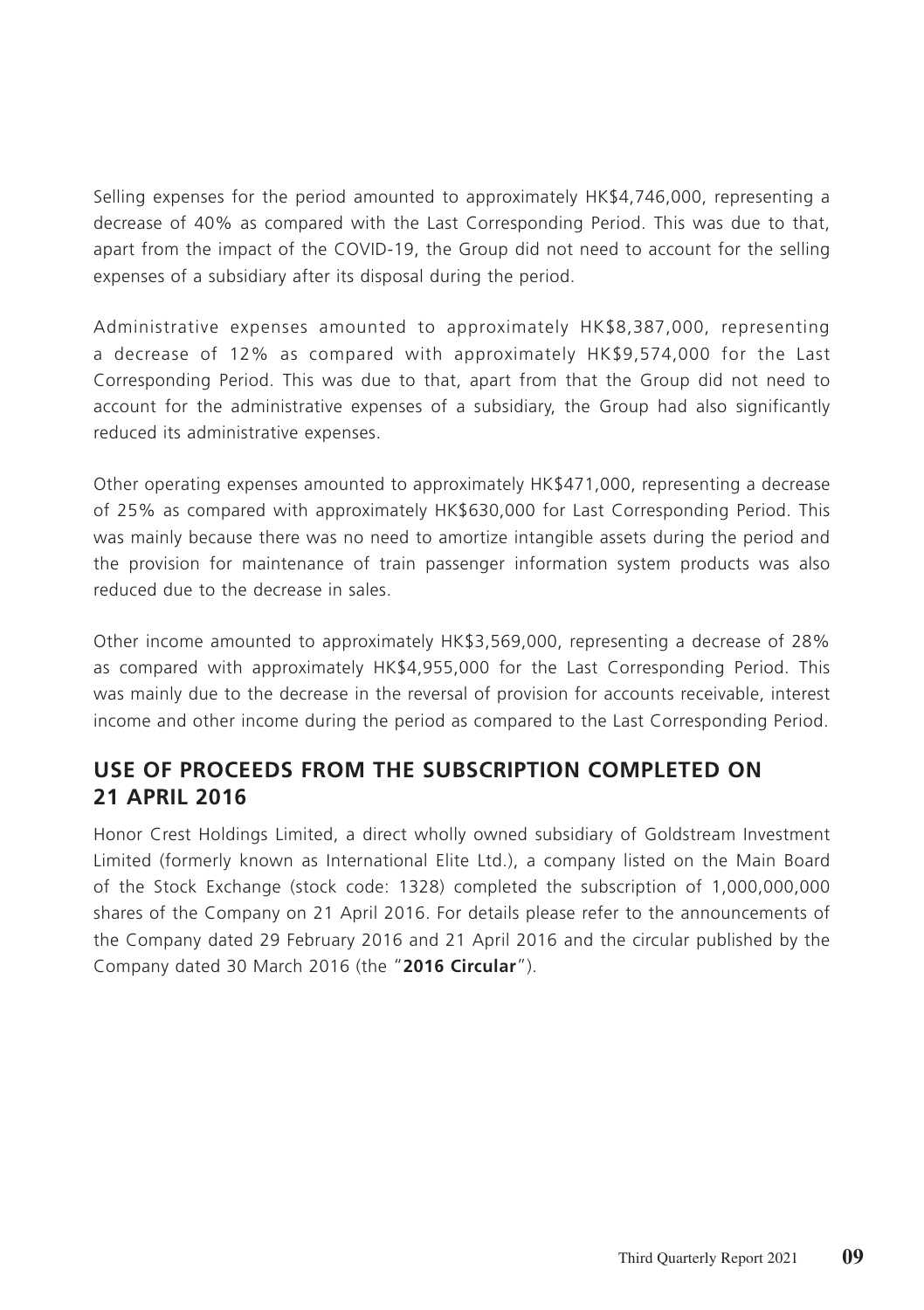The gross proceeds from the subscription were HK\$80.0 million. The net proceeds of the subscription, after deduction of expenses and professional fees, amounted to approximately HK\$79.0 million (the "**2016 Subscription Proceeds**"), amongst which approximately HK\$27.7 million had been utilised as at 31 December 2021. The breakdown of the Company's actual use of the Subscription Proceeds as at 31 December 2021 is as follows:

|                                                                                                                                                                                                                                                                                                                                                                                                                                                                          | Proposed use<br>of the 2016<br>Subscription<br>Proceeds as<br>disclosed in the<br>2016 Circular<br>HK\$ million | <b>Actual use</b><br>of the 2016<br><b>Subscription</b><br>Proceeds as at<br>31 December<br>2021<br>HK\$ million |
|--------------------------------------------------------------------------------------------------------------------------------------------------------------------------------------------------------------------------------------------------------------------------------------------------------------------------------------------------------------------------------------------------------------------------------------------------------------------------|-----------------------------------------------------------------------------------------------------------------|------------------------------------------------------------------------------------------------------------------|
| The Company's existing train information system<br>solutions for urban rail transit business,<br>mainly for the execution of the newly signed<br>order contracts of a number of new lines<br>projects in several cities in the PRC<br>The development of the "Smart City" project<br>by using the Company's existing CA-SIM<br>technology, mainly for staff hiring, development<br>of relevant management system platform and<br>gradual roll out of the mobile apps and | 30.0                                                                                                            | 30.0                                                                                                             |
| value-added services to target users                                                                                                                                                                                                                                                                                                                                                                                                                                     | 41.1                                                                                                            | 27.7                                                                                                             |
| Working capital                                                                                                                                                                                                                                                                                                                                                                                                                                                          | 7.9                                                                                                             | 7.9                                                                                                              |
| Total                                                                                                                                                                                                                                                                                                                                                                                                                                                                    | 79.0                                                                                                            | 65.6                                                                                                             |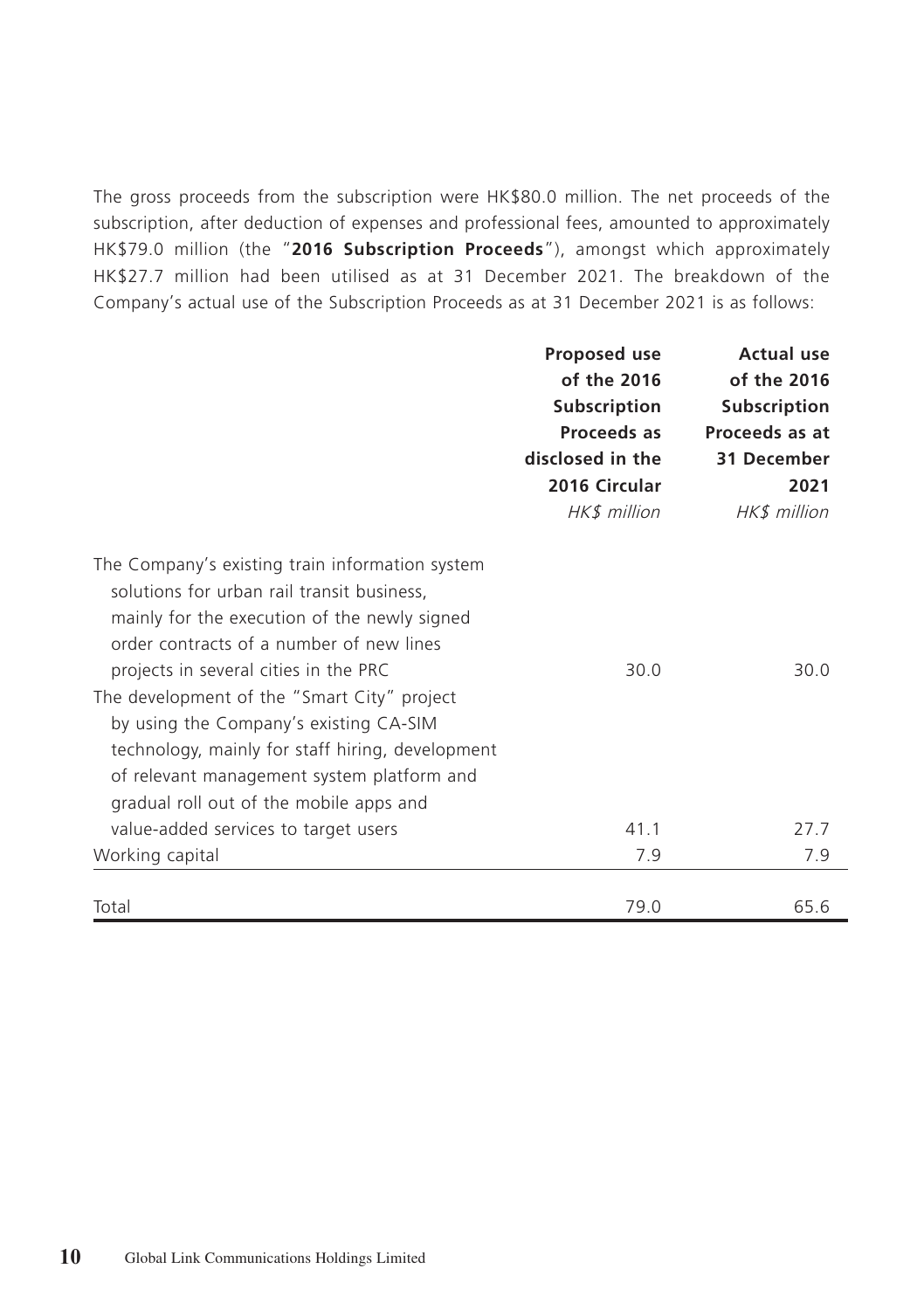Based on the current market condition, the Board is planning to utilise approximately HK\$3.0 million, on the development of the "Smart City" project and relevant research and development in the financial year ending 31 March 2022.

The remaining balance of the unutilised 2016 Subscription Proceeds has been kept in the banks as deposits.

As at 31 December 2021, there is no plan to change the original intended use of the proceeds as disclosed in the 2016 Circular.

### **USE OF PROCEEDS FROM THE SUBSCRIPTION COMPLETED ON 13 NOVEMBER 2019**

Mr. Li Kin Shing, the chairman of the Board and the controlling shareholder of the Company, completed the subscription of 1,175,000,000 new shares of the Company on 13 November 2019, details of which are included in the announcements of the Company dated 28 August 2019, 24 October 2019 and 13 November 2019 and the circular of the Company dated 9 October 2019 (the "**2019 Circular**"). The net proceeds from the said subscription were approximately HK\$40 million (the "**2019 Subscription Proceeds**"). The breakdown of the Company's actual use of the 2019 Subscription Proceeds as at 31 December 2021 is as follows:

|                                            | <b>Proposed use</b> |                |
|--------------------------------------------|---------------------|----------------|
|                                            | of the 2019         | Actual use     |
|                                            | Subscription        | of the 2019    |
|                                            | Proceeds as         | Subscription   |
|                                            | disclosed           | Proceeds as at |
|                                            | in the 2019         | 31 December    |
|                                            | Circular            | 2021           |
|                                            | HK\$ million        | HK\$ million   |
| General working purposes and in particular |                     |                |
| the procurement of the POS equipment with  |                     |                |
| the Company's patented 2.4G technology     |                     |                |
| software installed ("POS Equipment") to    |                     |                |
| meet the potential orders from the Group's |                     |                |
| business partner                           | 40                  | 4.6            |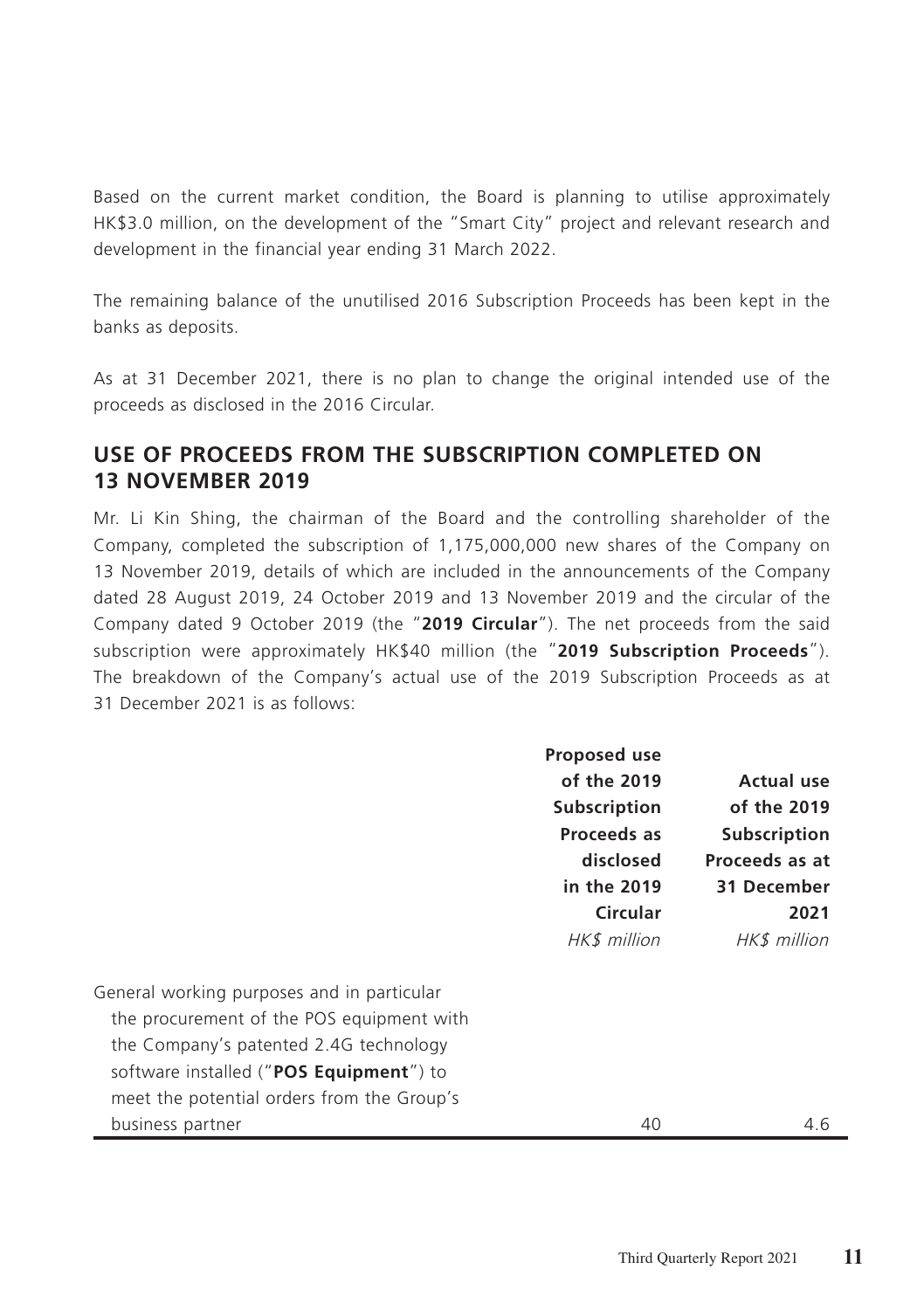Since the termination of the purchase agreement entered into by the Group with the business partner in December 2020, the Group has been actively looking for other potential purchasers of the POS Equipment. However, due to the continuing impact of COVID-19 on the urban public transportation industries in the PRC, no procurement agreement for the Group's POS Equipment has been entered into as at 31 December 2021.

In view of the current industry trend and based on the best estimation of future market conditions made by the Group, it is expected that the Group will fully utilise the unutilised 2019 Subscription Proceeds in the sum of approximately HK\$35.4 million by 31 December 2022. It will be subject to change based on the current and future development of market conditions. The Group will apply its financial resources, including but not limited to, funds from the 2019 Subscription Proceeds based on market conditions and opportunities.

The remaining balance of the unutilised 2019 Subscription Proceeds has been kept in the banks as deposits.

As at 31 December 2021, there is no plan to change the original intended use of the proceeds as disclosed in the 2019 Circular.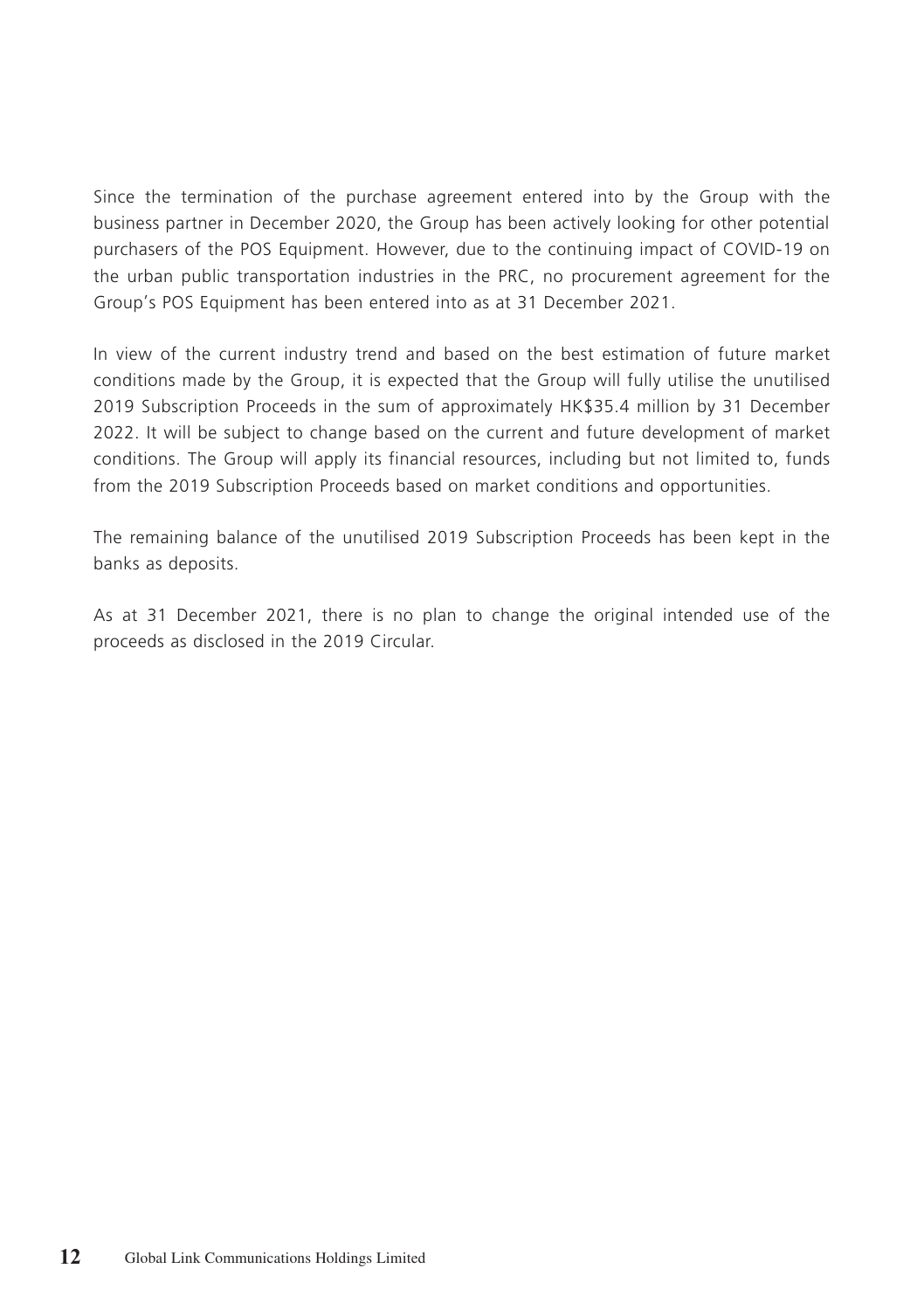### **DIRECTORS' AND CHIEF EXECUTIVES' INTEREST IN SHARES, UNDERLYING SHARES AND DEBENTURES**

As at 31 December 2021, to the best knowledge of the Directors, the interests of the Directors and the chief executives of the Company in shares, underlying shares or debentures of the Company or any of its associated corporations (within the meaning of Part XV of the Securities and Futures Ordinance (Chapter 571 of the Laws of Hong Kong) (the "**SFO**")) which would have to be notified to the Company and the Stock Exchange pursuant to the provisions of Divisions 7 and 8 of Part XV of the SFO (including interests and/or short positions of which they were taken or deemed to have under such provisions of the SFO) and/or required to be entered in the register maintained by the Company pursuant to Section 352 of the SFO or which would have to be notified to the Company and the Stock Exchange pursuant to Rules 5.46 to 5.68 of the GEM Listing Rules relating to securities transactions by the Directors were as follows:

| Name of<br><b>Director</b>  | Company/name<br>of associated<br>corporation | Capacity                                              | Number and<br>class of securities            | Approximate<br>percentage of<br>shareholdings |
|-----------------------------|----------------------------------------------|-------------------------------------------------------|----------------------------------------------|-----------------------------------------------|
| Ma Yuanguang                | Company                                      | Beneficial owner                                      | 1,055,600 ordinary Shares<br>Long position   | 0.32%                                         |
| Li Kin Shing <sup>(1)</sup> | Company                                      | Beneficial owner                                      | 164,877,714 ordinary Shares<br>Long position | 50.52%                                        |
|                             |                                              | Interest of corporation<br>controlled by the director | 25,465,320 ordinary Shares<br>Long position  | 7.80%                                         |
|                             |                                              | Interest of the spouse                                | 38,749,356 ordinary Shares<br>Long position  | 11.87%                                        |
| Wong Kin Wa                 | Company                                      | Beneficial owner                                      | 186,150 ordinary Shares<br>Long position     | 0.06%                                         |

Note:

(1) Mr. Li Kin Shing ("**Mr. Li**") is personally interested in 164,877,714 Shares. Ms. Kwok King Wa ("**Ms. Kwok**") is personally interested in 38,749,356 Shares. Mr. Li is the spouse of Ms. Kwok. Accordingly, Mr. Li is deemed to be interested in his spouse's shareholding under the SFO. Furthermore, Ever Prosper International Limited, which is held as to 50% and 46.5% by Mr. Li and Ms. Kwok respectively, is interested in 25,465,320 Shares. Therefore, Mr. Li is also deemed to be interested in the Shares held by Ever Prosper International Limited under the SFO.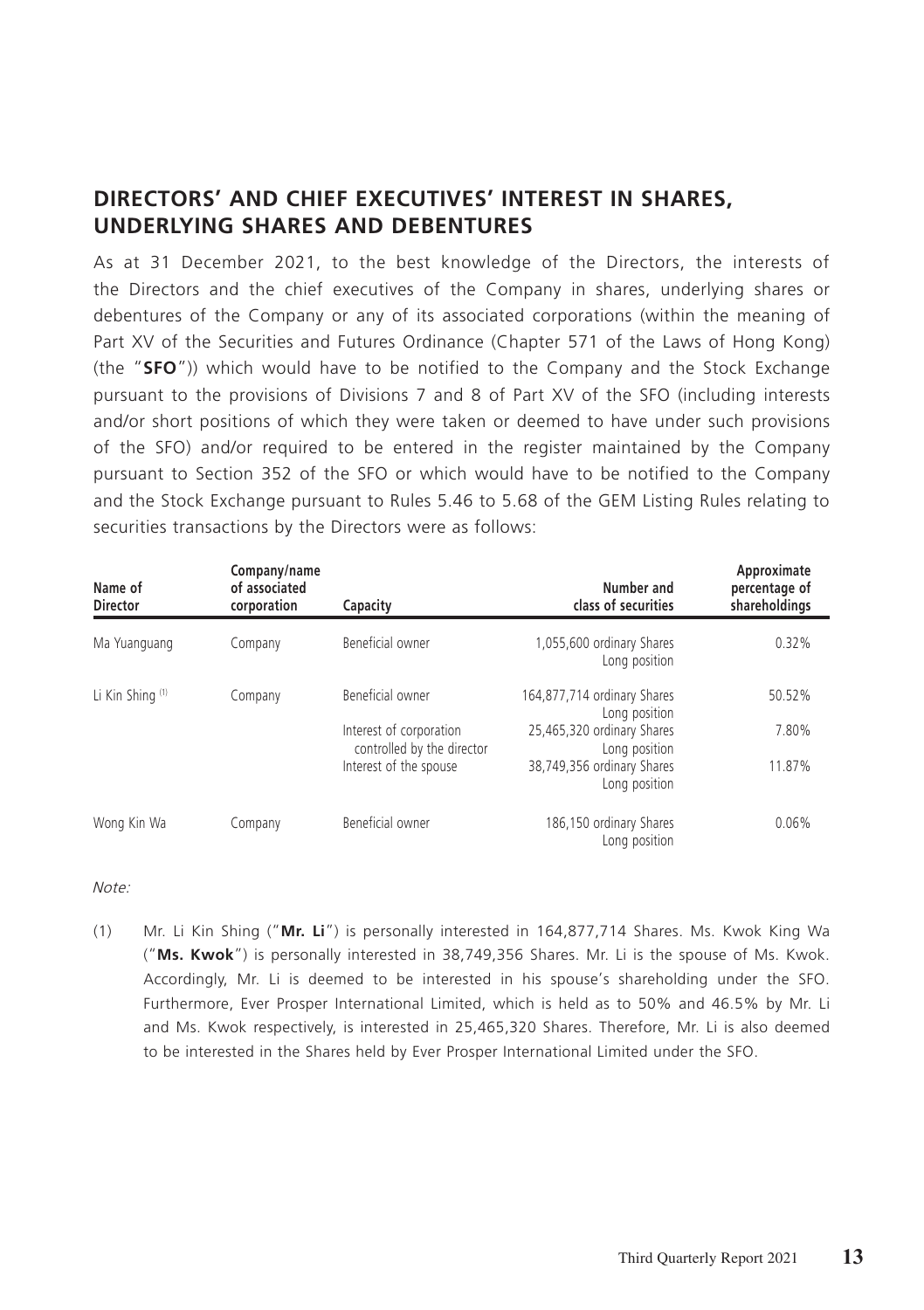Save as disclosed above, as at 31 December 2021, to the best knowledge of the Directors, none of the Directors nor the chief executives of the Company had any interests or short positions in any shares, underlying shares or debentures of the Company or any associated corporations (within the meaning of Part XV of the SFO) which would have to be notified to the Company and the Stock Exchange pursuant to the provisions of Divisions 7 and 8 of Part XV of the SFO (including interest and/or short positions which they were taken or deemed to have under such provisions of the SFO), or which were required, pursuant to Section 352 of the SFO, to be entered in the register referred to therein, or which were required, pursuant to Rules 5.46 to 5.68 of the GEM Listing Rules, to be notified to the Company and the Stock Exchange.

### **SUBSTANTIAL SHAREHOLDERS' AND OTHER PERSONS' INTERESTS AND SHORT POSITIONS IN SHARES AND UNDERLYING SHARES**

As at 31 December 2021, to the best knowledge of the Directors, the following person (not being a Director or a chief executive of the Company) had an interest and/or a short position in the shares and/or underlying shares of the Company which would fall to be disclosed to the Company and the Stock Exchange pursuant to the provisions of Divisions 2 and 3 of Part XV of the SFO and/or required to be entered in the register maintained by the Company pursuant to Section 336 of the SFO and/or were directly or indirectly interested in 10% or more of the nominal value of any class of share capital carrying rights to vote in all circumstances at general meeting of any members of the Group:

| <b>Name</b>                                          | Capacity                                                                                   | Class and<br>number of<br>securities    | Approximate<br>percentage of<br>shareholding |
|------------------------------------------------------|--------------------------------------------------------------------------------------------|-----------------------------------------|----------------------------------------------|
| Kwok King Wa (1)                                     | Beneficial owner<br>Interest of the spouse<br>Interest of corporation<br>controlled by her | 38,749,356<br>164,877,714<br>25,465,320 | 11.87%<br>50.52%<br>7.80%                    |
| Ever Prosper International<br>Limited <sup>(2)</sup> | Beneficial owner                                                                           | 25,465,320                              | 7.80%                                        |

#### **Interests in ordinary shares of the Company – long position**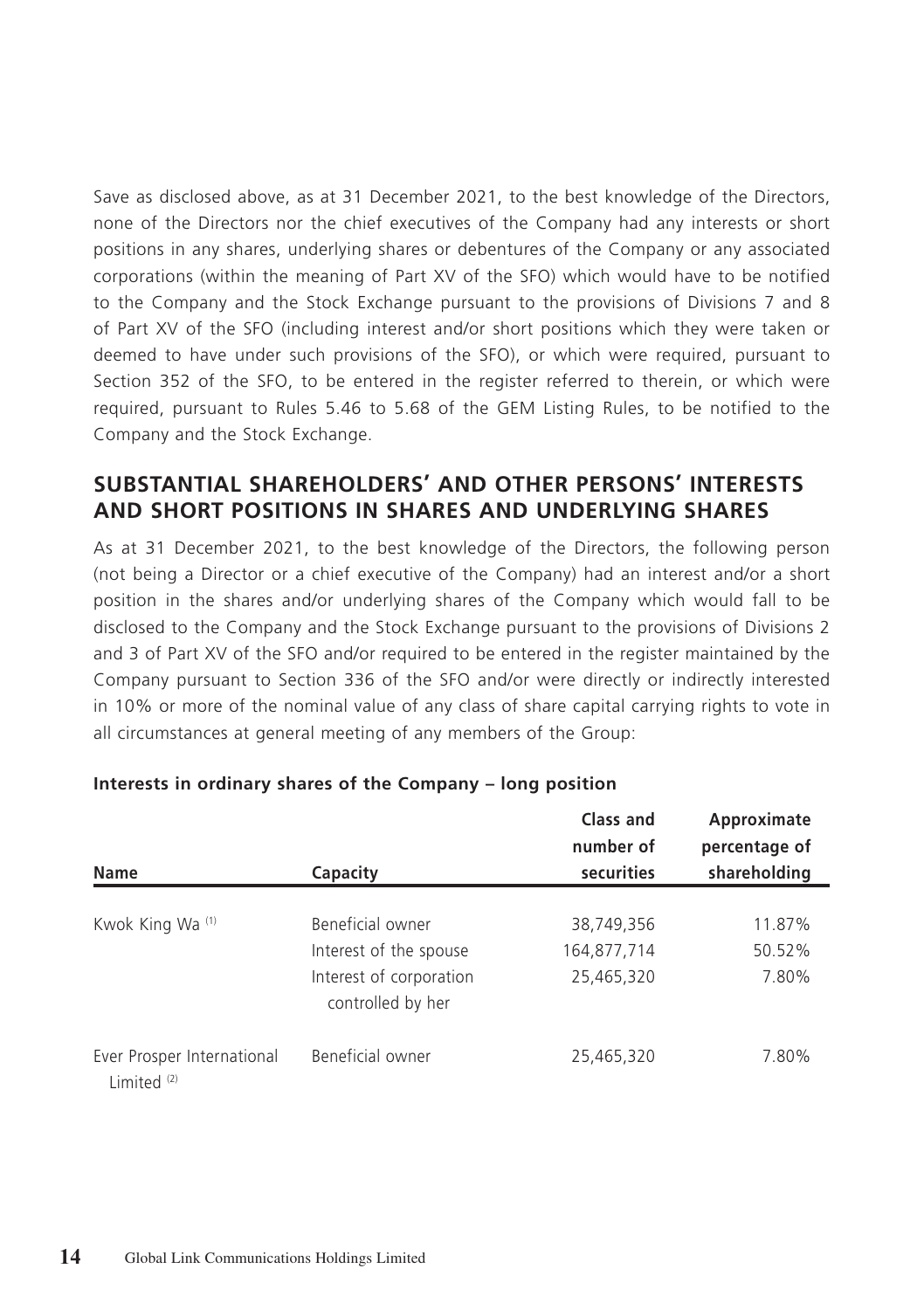Notes:

- (1) Ms. Kwok King Wa ("**Ms. Kwok**") is personally interested in 38,749,356 Shares. Mr. Li Kin Shing ("**Mr. Li**") is personally interested in 164,877,714 Shares. Mr. Li is the spouse of Ms. Kwok. Accordingly, Ms. Kwok is deemed to be interested in her spouse's shareholding under the SFO. Furthermore, Ever Prosper International Limited, which is held as to 50% and 46.5% by Mr. Li and Ms. Kwok respectively, is interested in 25,465,320 Shares. Therefore, Ms. Kwok is also deemed to be interested in the Shares held by Ever Prosper International Limited under the SFO.
- (2) The 25,465,320 Shares are held by Ever Prosper International Limited, which is held as to 50% and 46.5% by Mr. Li and Ms. Kwok respectively. Mr. Li is the spouse of Ms. Kwok.

Save as disclosed above, as at 31 December 2021, so far as known to the Directors, there was no person (not being a Director or a chief executive of the Company) who had an interest and/or a short position in the shares and/or underlying shares of the Company which would fall to be disclosed to the Company and the Stock Exchange pursuant to the provisions of Divisions 2 and 3 of Part XV of the SFO and/or required to be entered in the register maintained by the Company pursuant to Section 336 of the SFO and/or was directly or indirectly interested in 10% or more of the nominal value of any class of share capital carrying rights to vote in all circumstances at general meeting of any other members of the Group, or any options in respect of such capital.

### **DIRECTORS' AND CHIEF EXECUTIVE'S RIGHTS TO ACQUIRE SHARES OR DEBT SECURITIES**

Save as disclosed in this report, as at 31 December 2021, neither the Company nor any of its subsidiaries was a party to any arrangements to enable the Directors to acquire benefits by means of the acquisition of shares in, or debt securities, including debentures, of the Company or any other body corporate, and none of the Directors and chief executive of the Company or their spouses or children under the age of 18 had any right to subscribe for the securities of the Company, or had exercised any such rights.

### **COMPLIANCE WITH RULES 5.48 TO 5.67 OF THE GEM LISTING RULES**

The Company has adopted a code of conduct regarding Directors' securities transactions on terms no less exacting than the required standard of dealings as set out in Rules 5.48 to 5.67 of the GEM Listing Rules. Having made specific enquiry of all Directors, the Company confirms that all Directors have complied with such code of conduct and the required standard of dealings and its code of conduct regarding securities transactions by the Directors throughout the nine months ended 31 December 2021.